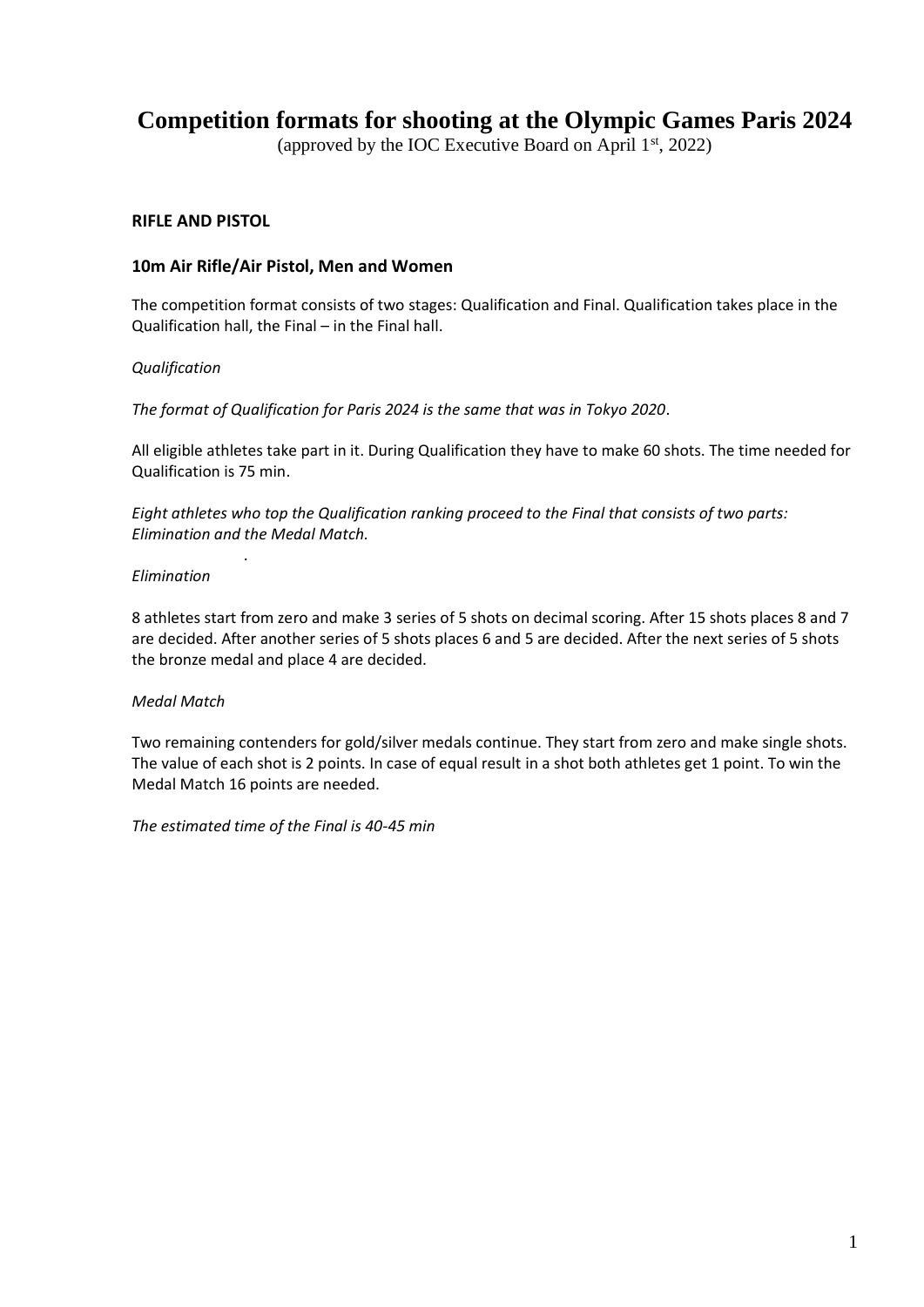# **10m Air Rifle/Air Pistol Mixed Team**

The competition format consists of two stages: Qualification and Final. Qualification takes place in the Qualification hall, the Final – in the Final hall.

## *Qualification (reduced if compared with Toyo 2020)*

All eligible Mixed Teams take part in it. During Qualification each member of the MT has to make 30 shots in 30 min.

*The time needed for Qualification is 30 min*.

Mixed Teams ranked 1 and 2 after Qualification proceed to the Gold Medal Match. Mixed Teams ranked 3 and 4 after Qualification proceed to the Bronze Medal Match.

#### . *Medal Matches*

*The format of the Medal Matches for Goldand Bronze is the same that was in Tokyo 2020*.

Two MTs start from zero and make single shots. The value of each shot is 2 points. In case of equal result in a shot both MTs get 1 point. To win the Medal Match 16 points are needed.

*The estimated time of each Medal Matches is 15-20 min.*

*The total estimated time needed for the Final,* including the break between the two Medal Matches *is up to 45 min*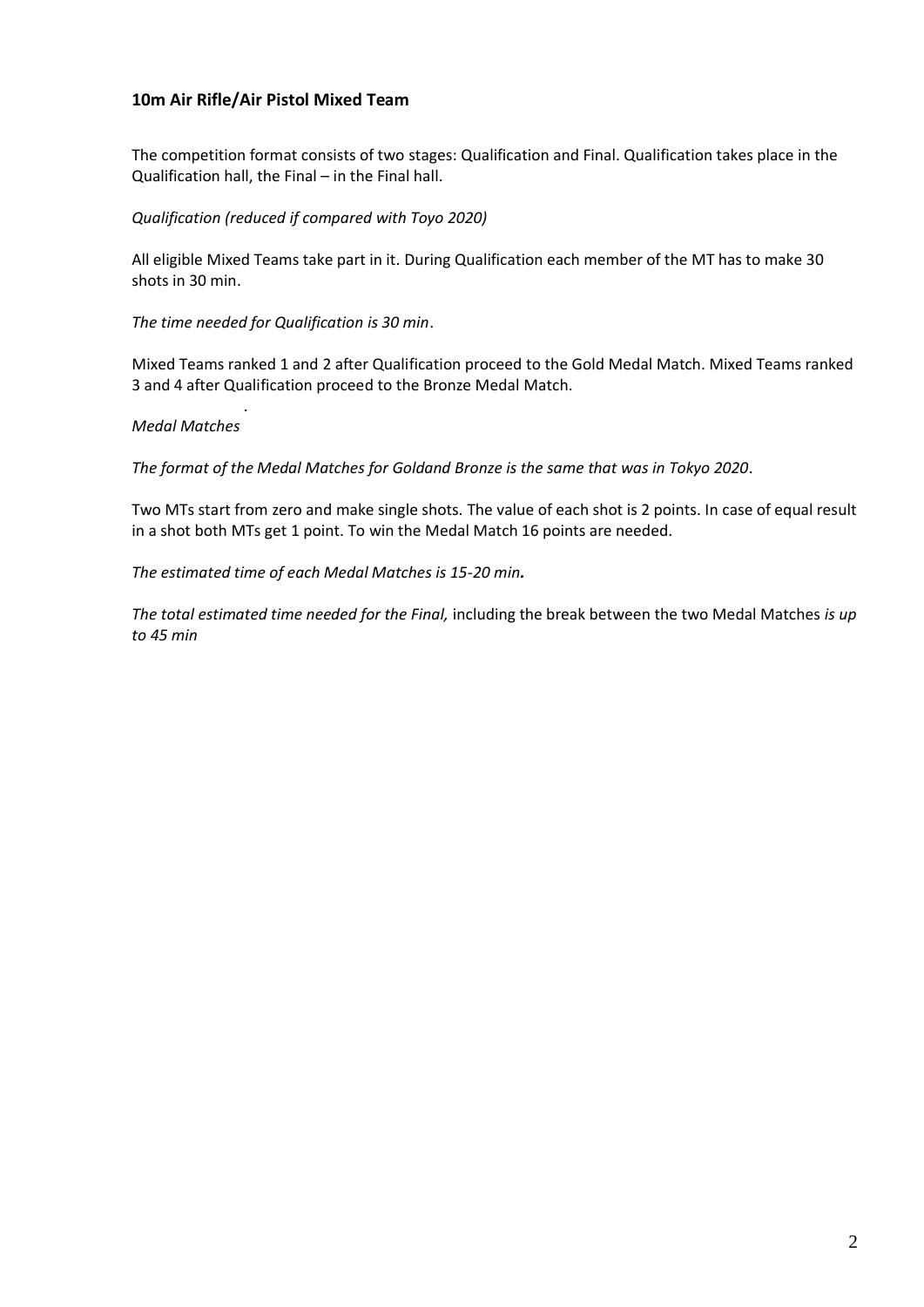# **50m Rifle 3 Positions, Men and Women**

The competition format consists of two stages: Qualification and Final. Qualification takes place in the Qualification hall, the Final – in the Final hall.

## *Qualification*

*The format of Qualification for Paris 2024 is nearly the same that was in Tokyo 2020*.

All eligible athletes take part in it. During the Qualification they have to make 60 shots (20 from each of the three positions – kneeling, prone, standing).

*The time needed for Qualification is 2h 30 min*.

.

*Eight athletes who top the Qualification ranking proceed to the Final.*

Final (consists of the Elimination stage and the Medal Match)

#### *Elimination*

8 athletes start from zero and make 30 shots (10 in kneeling + 10 in prone + 10 in standing positions)on decimal scoring. After 30 shots places 8 and 7 are decided. After another series of 5 shots (in standing position) places 5 and 6 are decided. After the next series of 5 shots (in standing position) the bronze medal and place 4 are decided.

#### *Medal Match*

Two remaining contenders for gold/silver medals continue. They start from zero and make single shots (in standing position). The value of each shot is 2 points. In case of equal result in a shot both athletes get 1 point. To win the Medal Match 16 points are needed.

*The estimated time of the Final is 1 hour – 1 hour 15 min*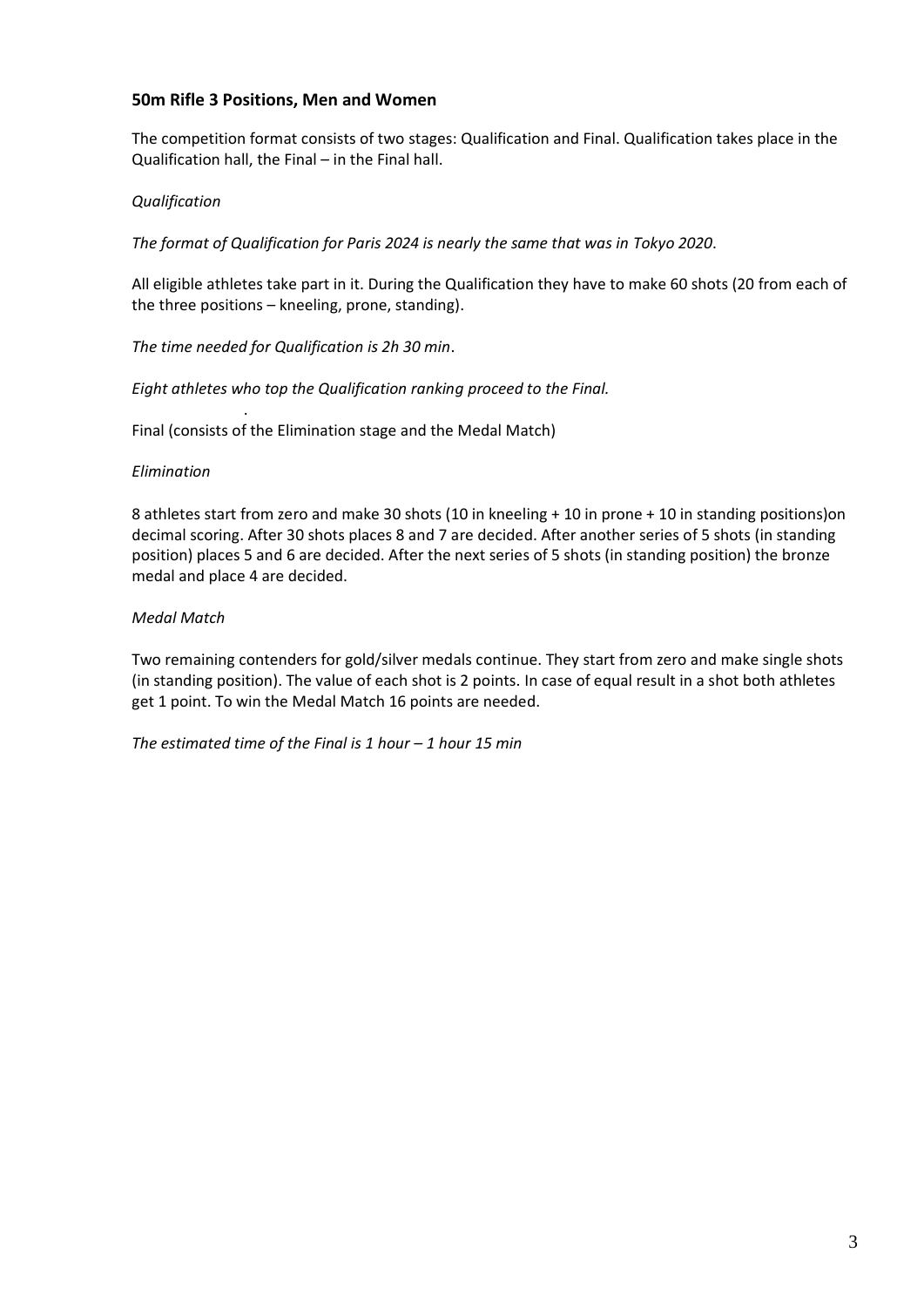# **25m Pistol, Women**

The competition format consists of two stages: Qualification and Final. Both take place in the Final hall.

#### *Qualification*

*The format of Qualification for Paris 2024 is the same that will be in Tokyo 2020*.

All eligible athletes take part in it. They have to make 60 shots (30 on precision and 30 in rapid modus)

#### *The estimated time needed for Qualification – up to 4 hours*

Eight athletes who top the Qualification ranking proceed to the Final stage that consists of two parts: Relay 1 + Relay 2 and the Medal Match.

#### *Relay 1 and Relay 2*

.

Four athletes compete in each of the Relays. They start from zero and make 4 series of 5 shots in rapid stage of 3/7 sec for each shot. The result of each shot is determined by "hit/miss" principle. Hit zone is 10,2 or higher.

After four series (20 shots) two athletes with lowest number of hits are eliminated. Two best athletes from each Relay proceed to the Medal Match.

*The estimated time needed for two Relays, including the change over between them, is 30 min.*

#### *Medal Match*

Four athletes (2 winners of each of the Relays) start from zero and shoot four series of 5 shots in rapid stage of 3/7 sec for each shot. The result of each shot is determined by "hit/miss" principle. Hit zone is 10,2 or higher.

After four series (20 shots) the athlete with lowest number of hits is eliminated. Place 4 is decided. Three remaining athletes shoot two series more. After six series (30 shots) another athlete with the lowest number of hits is eliminated. Bronze medal is decided. After another two series of 5 shots (total 40 shots) the gold and silver medal winner are decided.

*The estimated time of the Medal Match is 15 min*.

*The total estimated time needed for the Final*, including the break between the second Relay and the Medal Match, *is up to 50 min*.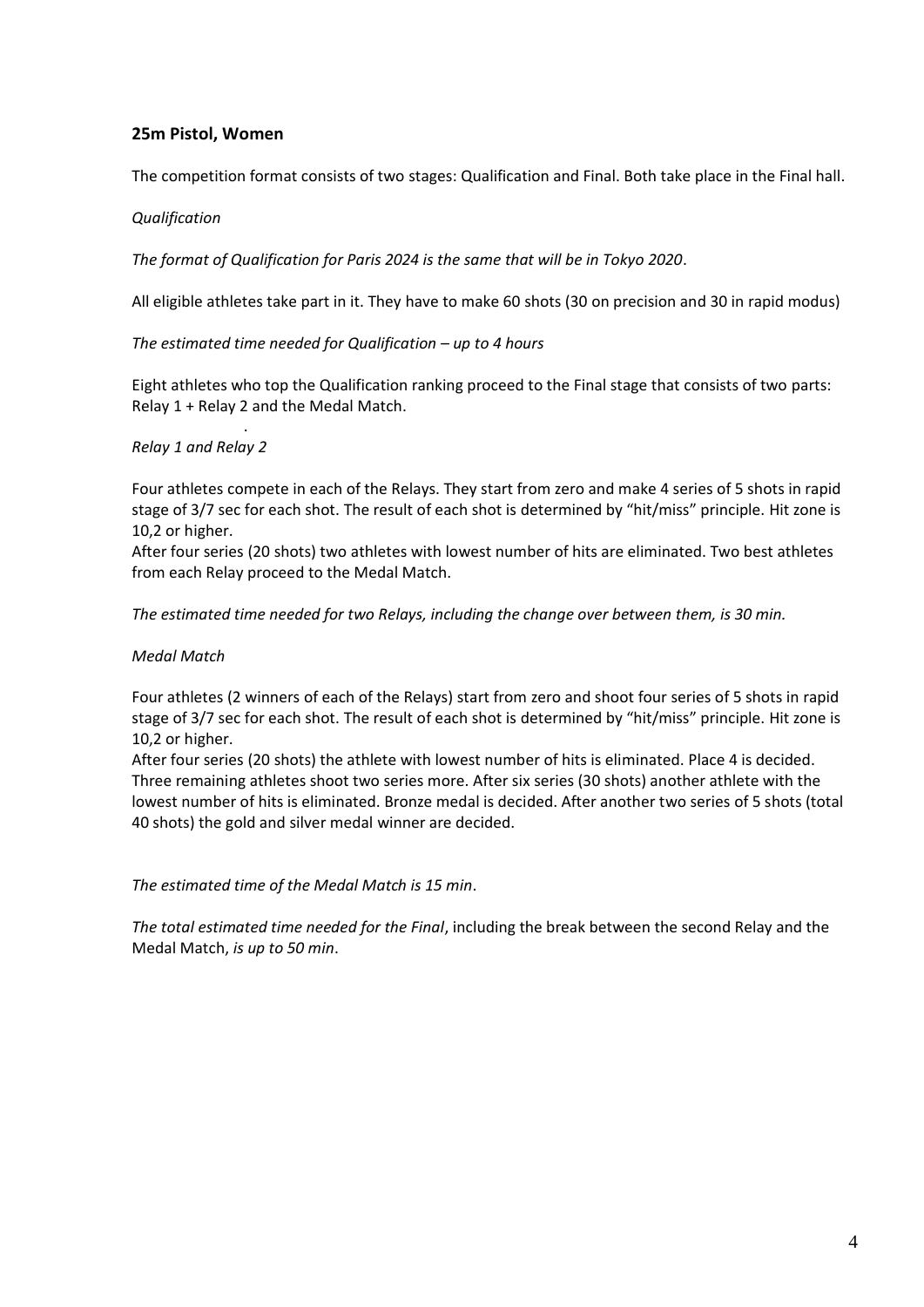# **25m Rapid Fire Pistol, Men**

The competition format consists of two stages: Qualification and Final. Both are taking place in the Final hall.

## *Qualification*

*The format of Qualification for Paris 2024 is the same that was in Tokyo 2020*.

All eligible athletes take part in it. They have to make 60 competitions shots divided into two (2) stages of 30 shots. Each stage includes six (6) series of five (5) shots: two (2) series to be done in eight (8) seconds, two (2) series - in six (6) seconds and two (2) series - in four (4) seconds.

*The estimated time needed for Qualification –up to 10 hours (in two days)*

Eight athletes who top the Qualification ranking proceed to the Final stage that consists of two parts: Relay 1 + Relay 2 and the Medal Match.

#### Relay 1 and Relay 2

.

Four athletes compete in each Relay. They start from zero and make 4 series of 5 shots. Time for each series is 4 sec. The result of each shot is determined by "hit/miss" principle. Hit zone is 9,7 or higher. After four series (20 shots) two athletes with lowest number of hits are eliminated. Two best athletes from each Relay proceed to the Medal Match.

*The estimated time of the two Relays*, including change over time between them, is *20-22 min.*

#### *Medal Match*

Four athletes (2 winners of each of the Semifinal) start from zero and shoot four series of 5 shots. Time for each series is 4 sec. The result of each shot is determined by "hit/miss" principle. Hit zone is 9,7 or higher.

After four series (20 shots) the athletes with lowest number of hits is eliminated. Place four is decided. Three remaining athletes shoot two series more. After six series (30 shots) another athlete with the lowest number of hits is eliminated. Bronze medal is decided. After the next two series of 5 shots (total 40 shot) he gold and silver medalists are determined.

*The estimated time of the Medal Match is 15 min*.

*The total estimated time needed for the Final*, *including the break between the second Relay and the Medal Match*, *is up to 40-45 min*.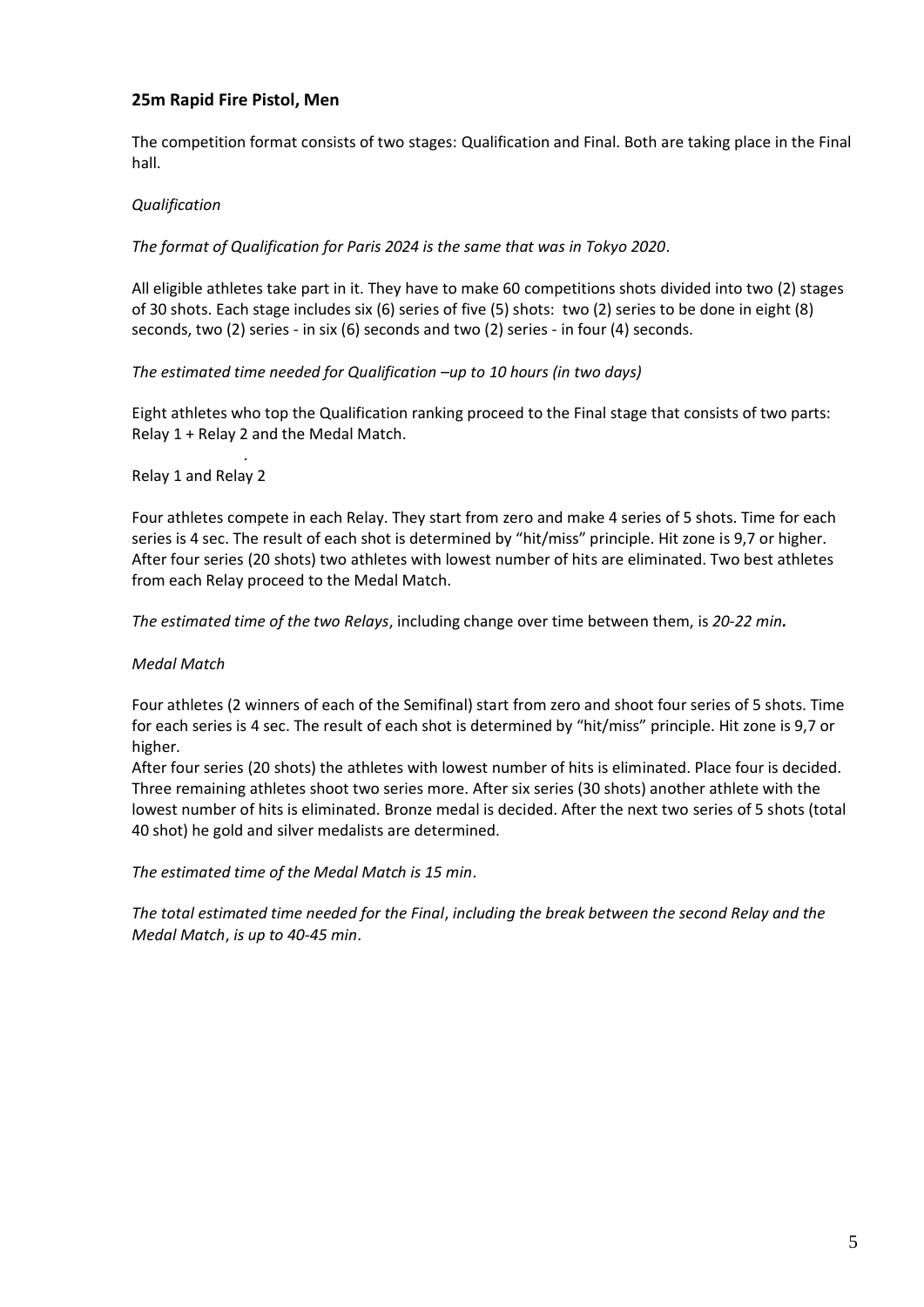# **SHOTGUN**

# **Trap, Men and Women**

The competition format consists of two stages: Qualification and Final.

#### *Qualification*

*The format of Qualification for Paris 2024 is the same as that of Tokyo 2020*.

The Qualification stage consists of 125 targets composed of five (5) rounds of twenty five (25) targets each (5X25=125), shot in two (2) **or three (3)** days.

After the 125 targets, the top eight (8) athletes, as per Qualification ranking and any eventual shoot-offs, proceed to the Final stage.

#### *Final*

The Final stage consists of two parts: Relay 1 and Relay 2 and the Medal Match.

#### *Relay 1 and Relay 2*

Each Relay is composed of four (4) athletes. Relay 1 is composed of the athletes in positions 1, 3, 5 & 7 after qualification and Relay 2 consists of the athletes in positions 2, 4, 6, & 8. New bib numbers 1-8 will be distributed. Athletes start from zero and shoot 15 targets each. After that the athlete with the lowest number of hits is eliminated.Ties are decided by the qualification ranking (highest bib number is eliminated).

The remaining three athletes shoot another 10 targets. Out of the total of 25 targets (15 + 10) the athlete with the lowest number of hits is eliminated. Any ties are decided by shoot-off. The top two athletes from each of the Relays proceed to the Medal Match.

*The estimated time of the two Relays*, *including change over time between them*, *is approximately 60 minutes.*

#### *Medal Match*

The Medal Match is composed of four (4) athletes (the 2 winners of each Relay). New bib numbers will be distributed on the basis of the relay results. In case of equal relay results then the bib numbers will be decided as per qualification ranking. Athletesstart from zero and shoot 15 targets each. After that the athlete with the lowest number of hits is eliminated. 4<sup>th</sup> place is decided.

The remaining three athletes shoot another 10 targets. Out of the total of 25 targets (15 + 10) the athlete with the lowest number of hits is eliminated. Bronze medal is decided. Any ties in the above sequences are decided by the bib number (highest BIB number is eliminated).

The remaining two athletes continue with another 10 targets each, to decide the gold and silver medals. The winner is the athlete with the highest number of hits out of the total of 35 targets (15 + 10 + 10). Any eventual tie for the gold/silver medals is decided by shoot-off.

In case the difference in hits between the two athletes competing for gold and silver is bigger that the number of the remaining targets, then the competition must be stopped before all 10 final targets are completed.

*The estimated time of the Medal Matches approximately 30min*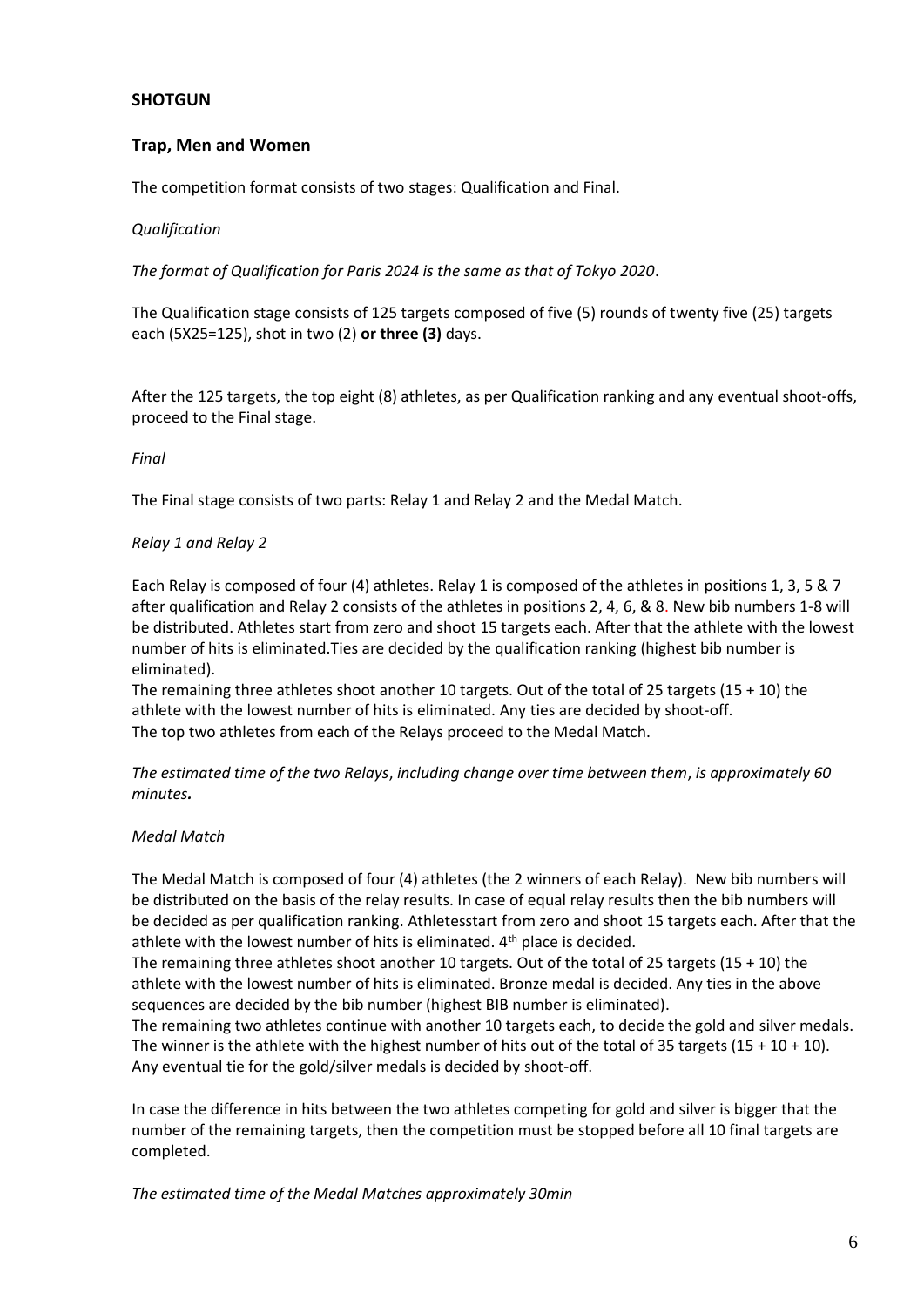*The estimated time of the Final*, *including change over time between the second Relay and the Medal Match*, *is approximately 1h 40 minutes.*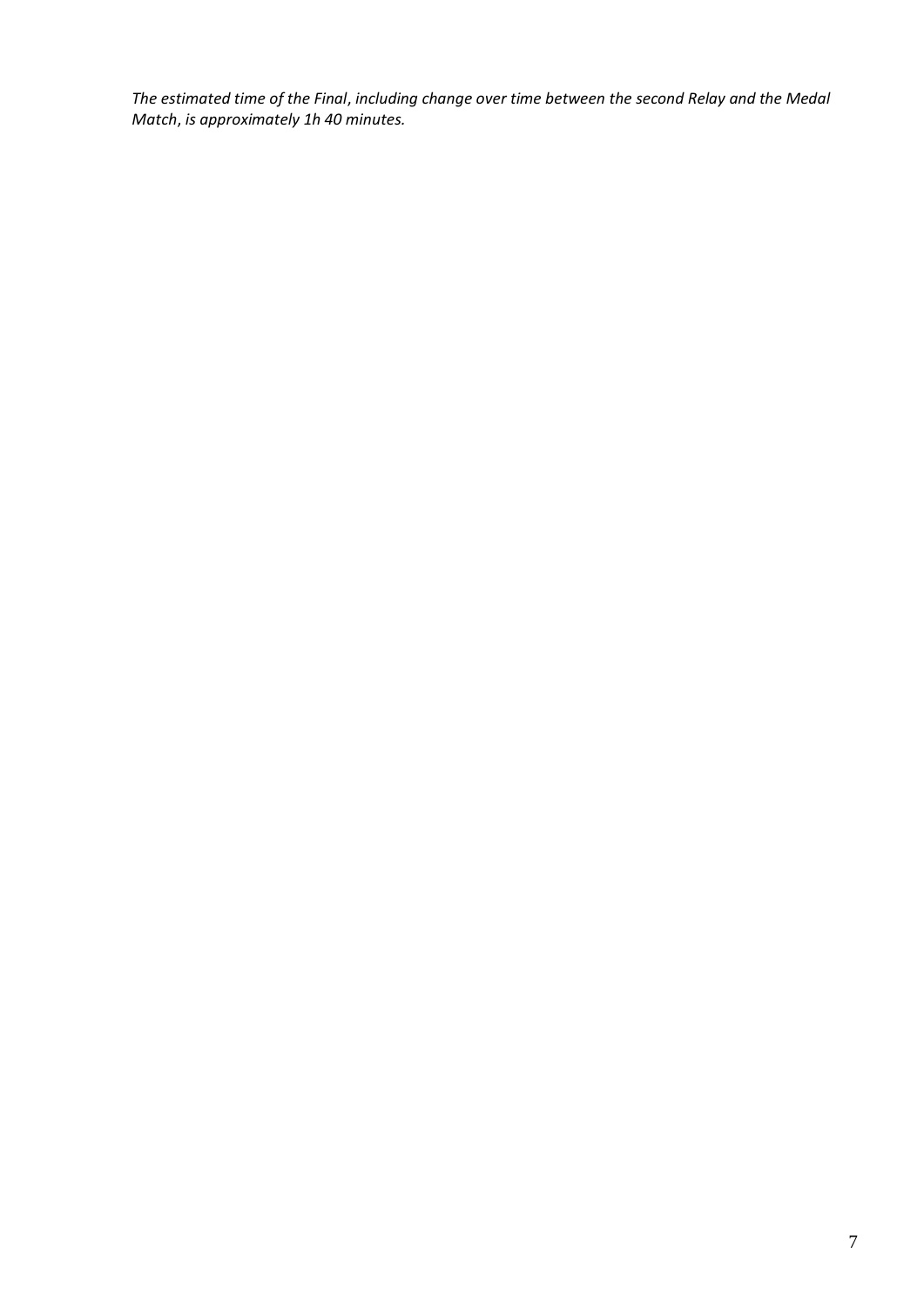# **Skeet, Men and Women**

The competition format consists of two stages: Qualification and Final.

#### *Qualification*

*The format of Qualification for Paris 2024 is the same as that of Tokyo 2020*.

The Qualification stage consists of 125 targets composed of five (5) rounds of twenty five (25) targets each (5X25=125), shot in two (2) or three (3) days.

After the 125 targets, the top eight (8) athletes, as per Qualification ranking and any eventual shoot-offs, proceed to the Final stage.

#### *Final*

The Final stage consists of two parts: Relay 1 and Relay 2 and the Medal Match.

#### *Relay* 1 and Relay 2

Each Relay is composed of four (4) athletes. Relay 1 is composed of the athletes in positions 1, 3, 5 & 7 after qualification and Relay 2 consists of the athletes in positions 2, 4, 6, & 8. New bib numbers 1-8 will be distributed. Athletes start from zero and shoot 20 targets each. After that the athlete with the lowest number of hits is eliminated.Ties are decided by the qualification ranking (highest bib number is eliminated).

The remaining three athletes shoot another 10 targets. Out of the total of 30 targets (20 + 10) the athlete with the lowest number of hits is eliminated. Any ties are decided by shoot-off. The top two athletes from each of the Relays proceed to the Medal Match.

*The estimated time of the two Relays*, including change over time between them, is *approximately 60 minutes.*

# *Medal Match*

The Medal Match is composed of four (4) athletes(the 2 winners of each Relay).New bib numbers will be distributed on the basis of the relay results. In case of equal relay results then the bib numbers will be decided by the qualification ranking. Athletesstart from zero and shoot 20 targets each. After that the athlete with the lowest number of hits is eliminated. 4<sup>th</sup> place is decided.

The remaining three athletes shoot another 10 targets. Out of the total of 30 targets (20 + 10) the athlete with the lowest number of hits is eliminated. Bronze medal is decided. Any ties in the above sequences are decided by the bib number (highest BIB number is eliminated).

The remaining two athletes continue with another 10 targets each, to decide the gold and silver medals. The winner is the athlete with the highest number of hits out of the total of 40 targets ( $20 + 10 + 10$ ). Any eventual tie for the gold/silver medals is decided by shoot-off.

In case the difference in hits between the two athletes competing for gold and silver is bigger that the number of the remaining targets, then the competition must be stopped before all 10 final targets are completed.

*The estimated time of the Medal Match is approximately 30 min*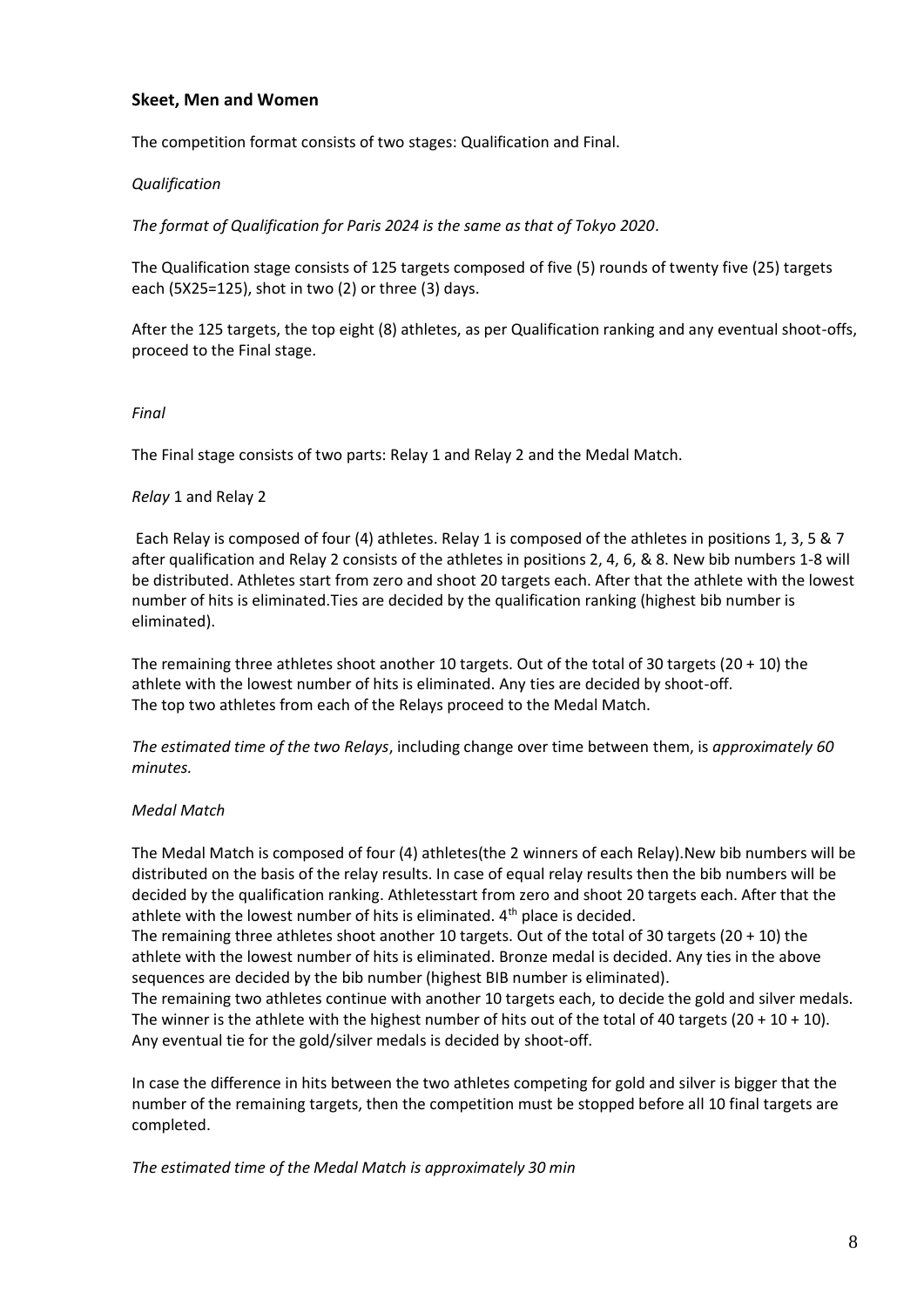*The estimated time of the Final*, including *change over time between the second Relay and the Medal match*, *is approximately 1 hour 40 min.*